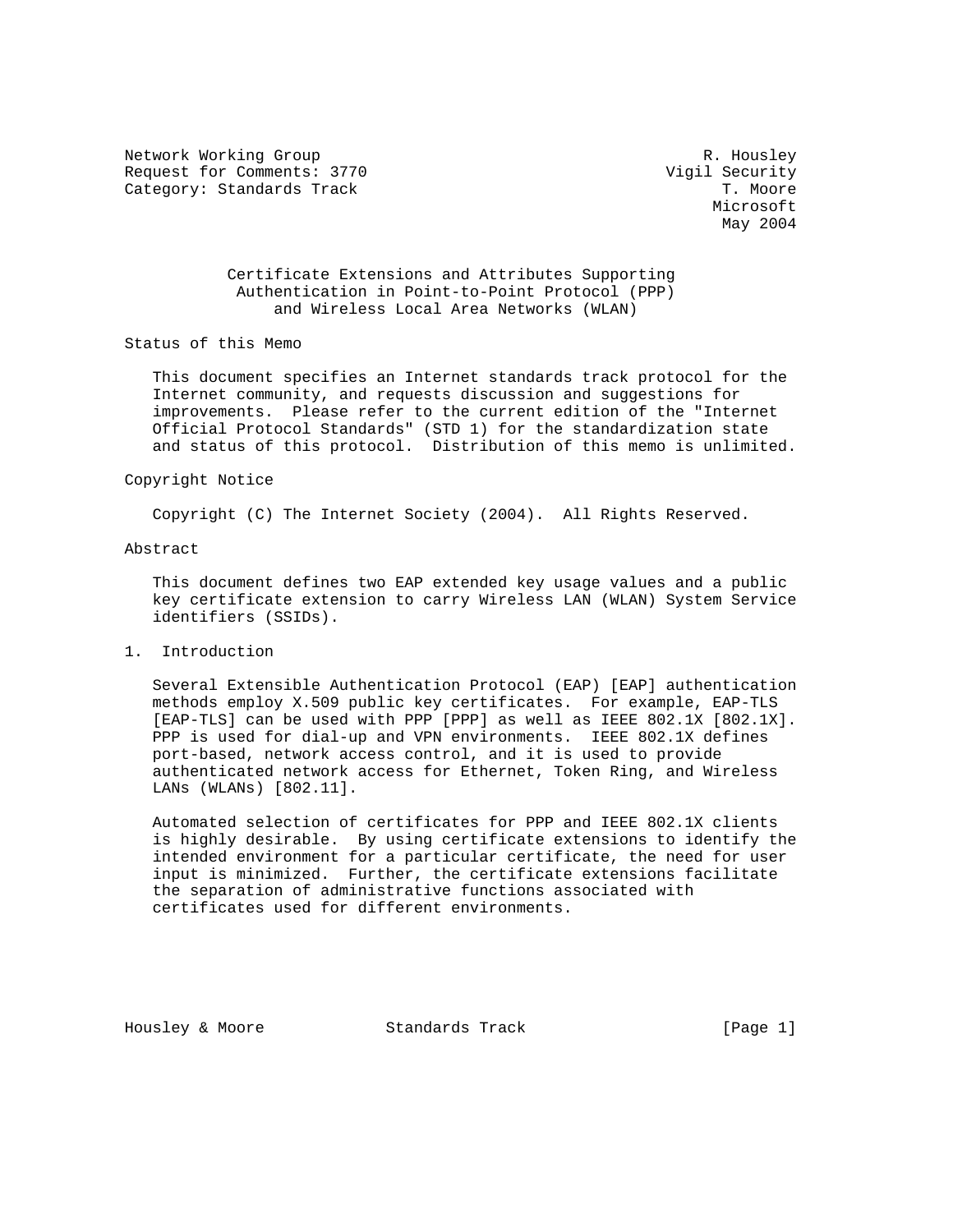IEEE 802.1X can be used for authentication with multiple networks. For example, the same wireless station might use IEEE 802.1X to authenticate to a corporate IEEE 802.11 WLAN and a public IEEE 802.11 "hotspot." Each of these IEEE 802.11 WLANs has a different network name, called Service Set Identifier (SSID). If the network operators have a roaming agreement, then cross realm authentication allows the same certificate to be used on both networks. However, if the networks do not have a roaming agreement, then the IEEE 802.1X client needs to select a certificate for the current network environment. Including a list of SSIDs in a certificate extension facilitates automated selection of an appropriate X.509 public key certificate without human user input. Alternatively, a companion attribute certificate could contain the list of SSIDs.

1.1. Conventions Used In This Document

 The key words "MUST", "MUST NOT", "REQUIRED", "SHALL", "SHALL NOT", "SHOULD", "SHOULD NOT", "RECOMMENDED", "MAY", and "OPTIONAL" in this document are to be interpreted as described in BCP 14, RFC 2119 [STDWORDS].

1.2. Abstract Syntax Notation

 All X.509 certificate [X.509] extensions are defined using ASN.1 [X.208, X.209].

2. EAP Extended Key Usage Values

 RFC 3280 [PROFILE] specifies the extended key usage X.509 certificate extension. The extension indicates one or more purposes for which the certified public key may be used. The extended key usage extension can be used in conjunction with key usage extension, which indicates the intended purpose of the certified public key. For example, the key usage extension might indicate that the certified public key ought to be used only for validating digital signatures.

 The extended key usage extension definition is repeated here for convenience:

id-ce-extKeyUsage OBJECT IDENTIFIER ::= {id-ce 37}

ExtKeyUsageSyntax ::= SEQUENCE SIZE (1..MAX) OF KeyPurposeId

KeyPurposeId ::= OBJECT IDENTIFIER

 This specification defines two KeyPurposeId values: one for EAP over PPP, and one for EAP over LAN (EAPOL). Inclusion of the EAP over PPP value indicates that the certified public key is appropriate for use

Housley & Moore 6 Standards Track 6 (Page 2)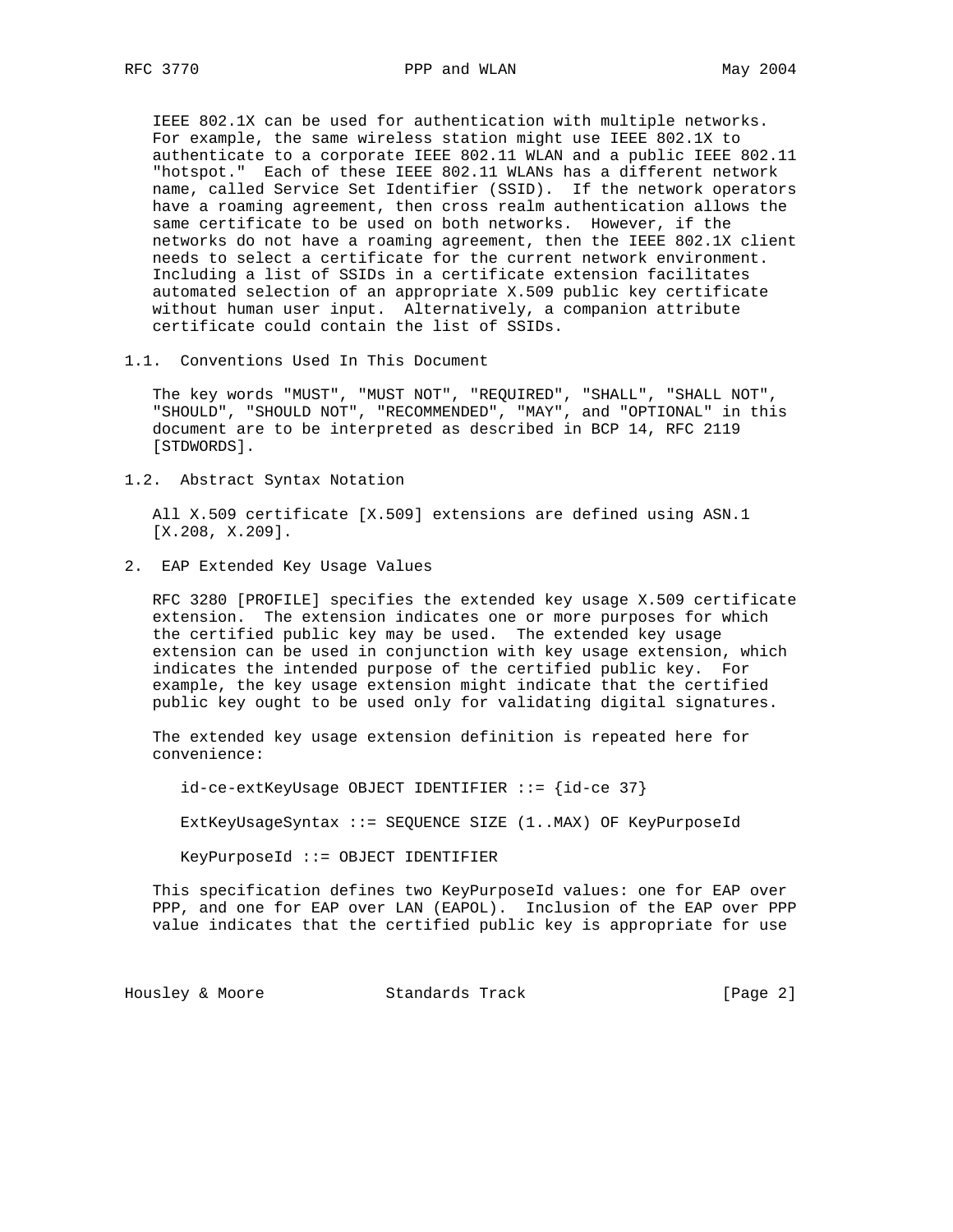RFC 3770 PPP and WLAN PPP and WLAN May 2004

 with EAP in the PPP environment, and the inclusion of the EAPOL value indicates that the certified public key is appropriate for use with the EAP in the LAN environment. Inclusion of both values indicates that the certified public key is appropriate for use in either of the environments.

id-kp OBJECT IDENTIFIER  $::=$  { iso(1) identified-organization(3)  $dod(6)$  internet(1) security(5) mechanisms(5) pkix(7) 3 }

id-kp-eapOverPPP OBJECT IDENTIFIER ::= { id-kp 13 }

id-kp-eapOverLAN OBJECT IDENTIFIER ::= { id-kp 14 }

 The extended key usage extension may, at the option of the certificate issuer, be either critical or non-critical. If the extension is marked as critical, then the certified public key MUST be used only for the purposes indicated. However, if the extension is marked as non-critical, then extended key usage extension MAY be used to support the location of an appropriate certified public key.

 If a certificate contains both a critical key usage extension and a critical extended key usage extension, then both extensions MUST be processed independently, and the certificate MUST only be used for a purpose consistent with both extensions. If there is no purpose consistent with both critical extensions, then the certificate MUST NOT be used for any purpose.

3. WLAN SSID Public Key Certificate Extension

 The Wireless LAN (WLAN) System Service identifiers (SSIDs) public key certificate extension is always non-critical. It contains a list of SSIDs. When more than one certificate includes an extended key usage extension indicating that the certified public key is appropriate for use with the EAP in the LAN environment, then the list of SSIDs MAY be used to select the correct certificate for authentication in a particular WLAN.

 Since SSID values are unmanaged, the same SSID can appear in different certificates that are intended to be used with different WLANs. When this occurs, automatic selection of the certificate will fail, and the implementation SHOULD obtain help from the user to choose the correct certificate. In cases where a human user is unavailable, each potential certificate MAY be tried until one succeeds. However, by maintaining a cache of Access Point (AP) MAC addresses or authentication server identity with which the certificate has successfully authenticated, user involvement can be minimized. RADIUS [RADIUS1, RADIUS2] is usually used as the

Housley & Moore 6 Standards Track 6 (Page 3)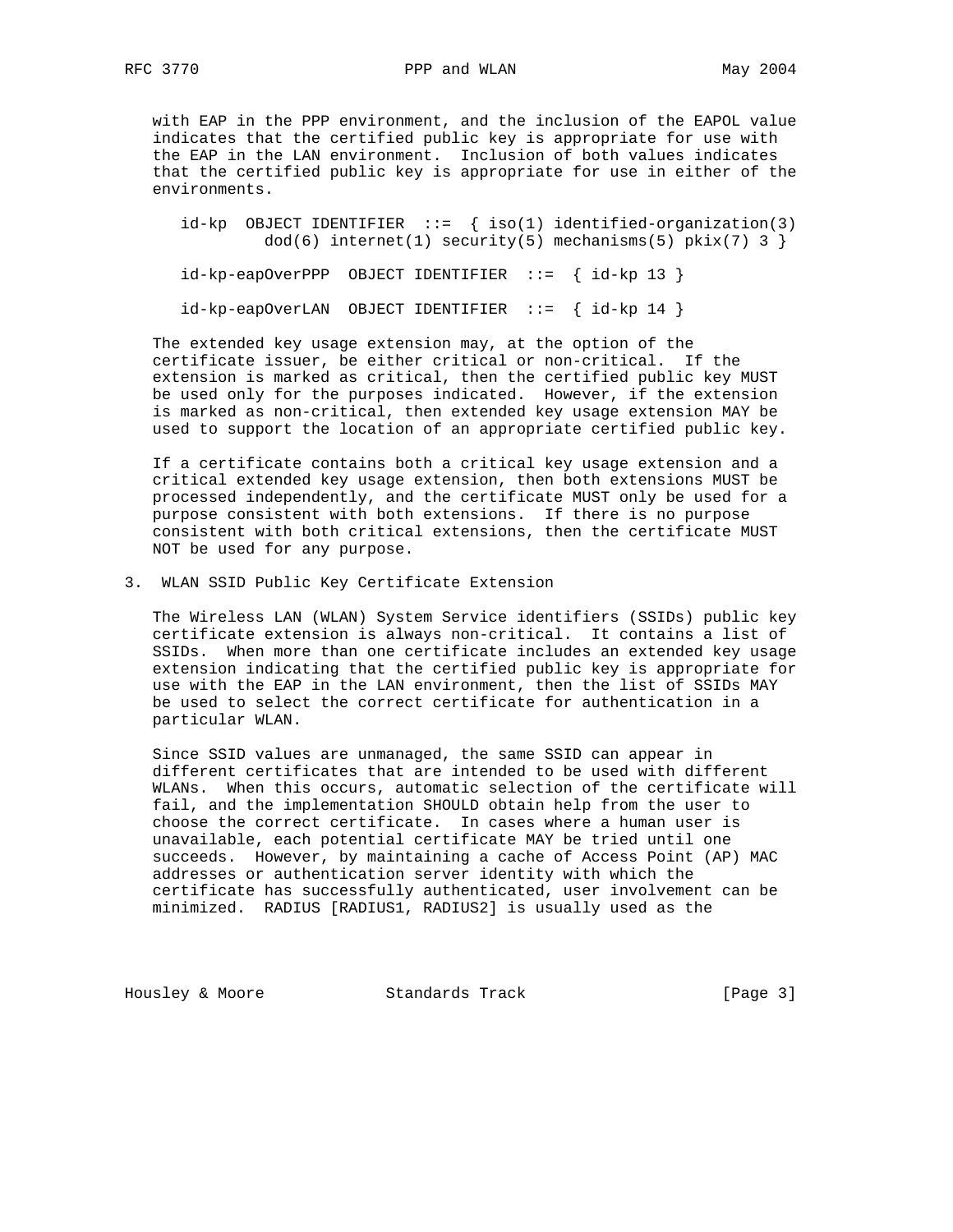authentication service in WLAN deployments. The cache can be used to avoid future human user interaction or certificate selection by trial-and-error.

The WLAN SSID extension is identified by id-pe-wlanSSID.

id-pe OBJECT IDENTIFIER  $::=$  { iso(1) identified-organization(3)  $dod(6)$  internet(1) security(5) mechanisms(5) pkix(7) 1 }

id-pe-wlanSSID OBJECT IDENTIFIER ::= { id-pe 13 }

The syntax for the WLAN SSID extension is:

SSIDList ::= SEQUENCE SIZE (1..MAX) OF SSID

SSID ::= OCTET STRING (SIZE (1..32))

4. WLAN SSID Attribute Certificate Attribute

 When the public key certificate does not include the WLAN SSID certificate extension, then an attribute certificate [ACPROFILE] can be used to associate a list of SSIDs with the public key certificate. The WLAN SSIDs attribute certificate attribute contains a list of SSIDs, and the list of SSIDs MAY be used to select the correct certificate for authentication in a particular WLAN environment.

 The WLAN SSID attribute certificate attribute is identified by id-aca-wlanSSID.

 $id$ -aca OBJECT IDENTIFIER ::= {  $iso(1)$  identified-organization(3)  $dod(6)$  internet(1) security(5) mechanisms(5) pkix(7) 10 }

 $id$ -aca-wlanSSID OBJECT IDENTIFIER  $::=$  {  $id$ -aca 6 }

 The syntax for the WLAN SSID attribute certificate attribute is exactly the same as the WLAN SSID extension:

SSIDList ::= SEQUENCE SIZE (1..MAX) OF SSID

SSID ::= OCTET STRING (SIZE (1..32))

5. Security Considerations

 The procedures and practices employed by the certification authority (CA) MUST ensure that the correct values for the extended key usage extension and SSID extension are inserted in each certificate that is issued. Relying parties may accept or reject a particular certificate for an intended use based on the information provided in

Housley & Moore 5tandards Track 19 (Page 4)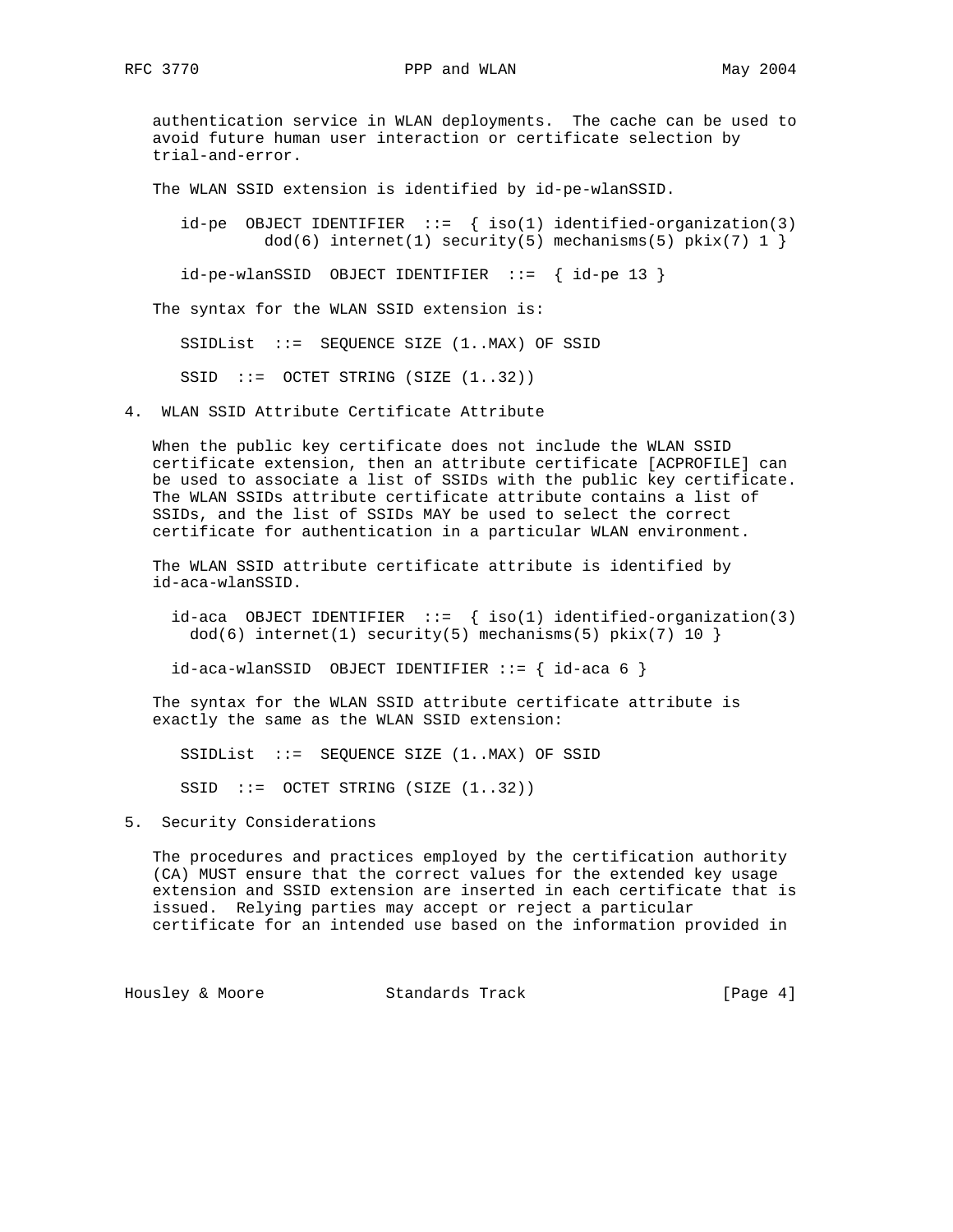these extensions. Incorrect representation of the information in either extension could cause the relying party to reject an otherwise appropriate certificate or accept a certificate that ought to be rejected.

 If multiple SSIDs are included in a certificate, then information can be obtained from a certificate about the SSIDs associated with several WLANs, not the WLAN that is currently being accessed. The intended use of the SSID extensions is to help a client determine the correct certificate to present when trying to gain access to a WLAN. In most situations, including EAP-TLS, the client will have the opportunity to validate the certificate provided by the server before transmitting one of its own certificates to the server. While the client may not be sure that the server has access to the corresponding private key until later in the protocol exchange, the identity information in the server certificate can be used to determine whether or not the client certificate ought to be provided. When the same client certificate is used to authenticate to multiple WLANs, the list of SSIDs is available from servers associated with each WLAN. Of course, the list of SSIDs is also made available to any eavesdroppers on the WLAN. Whenever this SSID disclosure is a concern, different client certificates ought to be used for the each WLAN.

 SSID values are unmanaged; therefore SSIDs may not be unique. Hence, it is possible for client certificates that are intended to be used with different WLANs to contain the same SSID. In this case, automatic selection of the certificate will fail, and the implementation SHOULD obtain help from the user to choose the correct certificate. In cases where a human user is unavailable, each potential certificate MAY be tried until one succeeds, disclosing the list of SSIDs associated with each certificate, which might otherwise not be disclosed. Therefore, it is RECOMMENDED that sequentially trying each certificate only be employed when user selection is unavailable or impractical.

 In practice, disclosure of the SSID is of little concern. Some WLAN security experts recommend that the SSID be masked in the beacon sent out by Access Points (APs). The intent is to make it harder for an attacker to find the correct AP to target. However, other WLAN management messages include the SSID, so this practice only forces the attacker to eavesdrop on the WLAN management messages instead of the beacon. Therefore, placing the SSID in the certificate does not make matters worse.

Housley & Moore Standards Track [Page 5]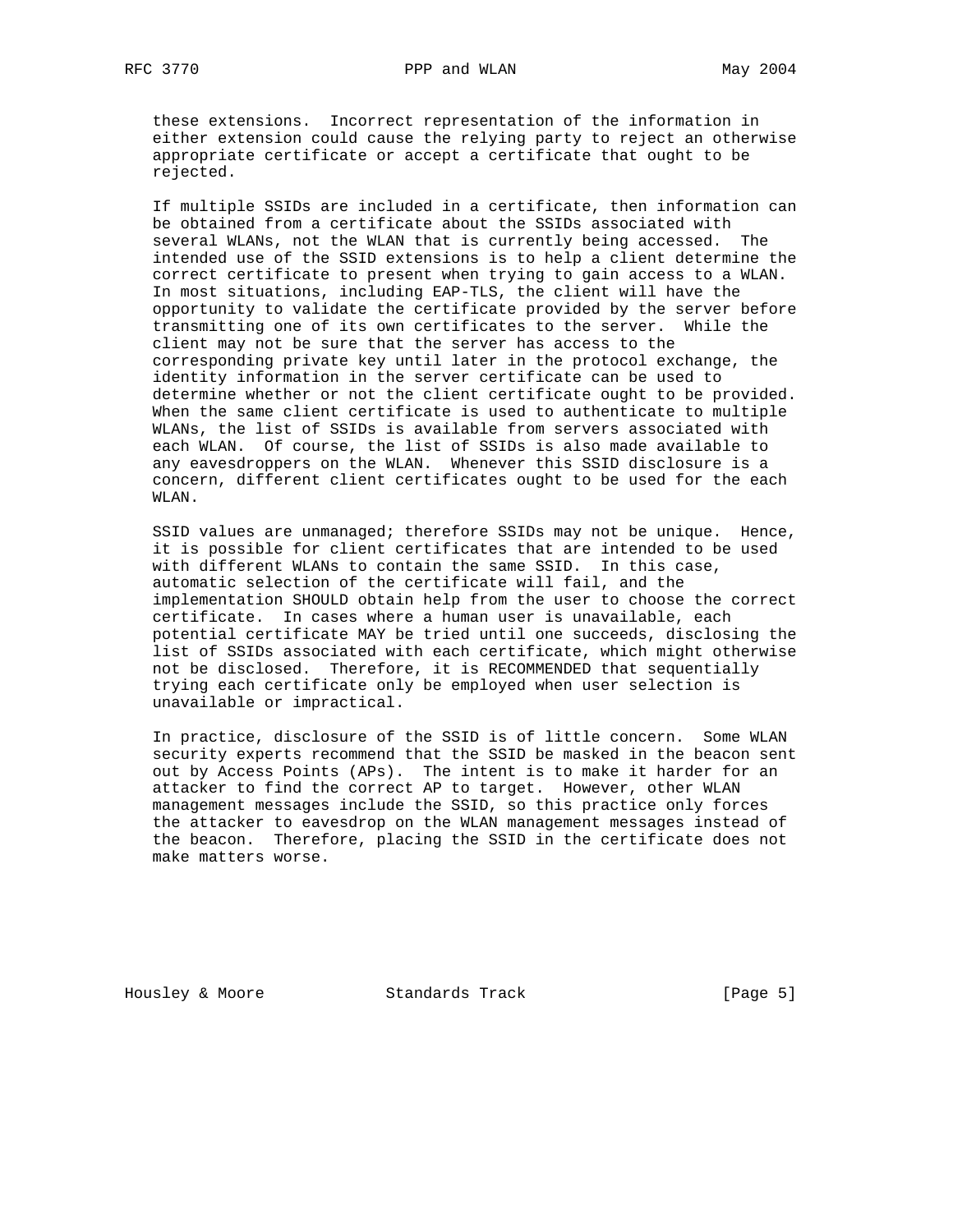6. IANA Considerations

 Certificate extensions and extended key usage values are identified by object identifiers (OIDs). Some of the OIDs used in this document are copied from X.509 [X.509]. Other OIDs were assigned from an arc delegated by the IANA. No further action by the IANA is necessary for this document or any anticipated updates.

- 7. References
- 7.1. Normative References
	- [ACPROFILE] Farrell, S. and R. Housley, "An Internet Attribute Certificate Profile for Authorization", RFC 3281, April 2002.
	- [PROFILE] Housley, R., Polk, W., Ford, W. and D. Solo, "Internet X.509 Public Key Infrastructure Certificate and Certificate Revocation List (CRL) Profile", RFC 3280, April 2002.
	- [STDWORDS] Bradner, S., "Key words for use in RFCs to Indicate Requirement Levels", BCP 14, RFC 2119, March 1997.
	- [X.208] CCITT. Recommendation X.208: Specification of Abstract Syntax Notation One (ASN.1), 1988.
	- [X.209] CCITT. Recommendation X.209: Specification of Basic Encoding Rules for Abstract Syntax Notation One (ASN.1), 1988.
	- [X.509] ITU-T. Recommendation X.509: The Directory Authentication Framework, 2000.
- 7.2. Informative References
	- [802.11] IEEE Std 802.11, "Wireless LAN Medium Access Control (MAC) and Physical Layer (PHY) Specifications", 1999.
	- [802.1X] IEEE Std 802.1X, "Port-based Network Access Control", 2001.
	- [EAP] Blunk, L. and J. Vollbrecht, "PPP Extensible Authentication Protocol (EAP)", RFC 2284, March 1998.

Housley & Moore Standards Track [Page 6]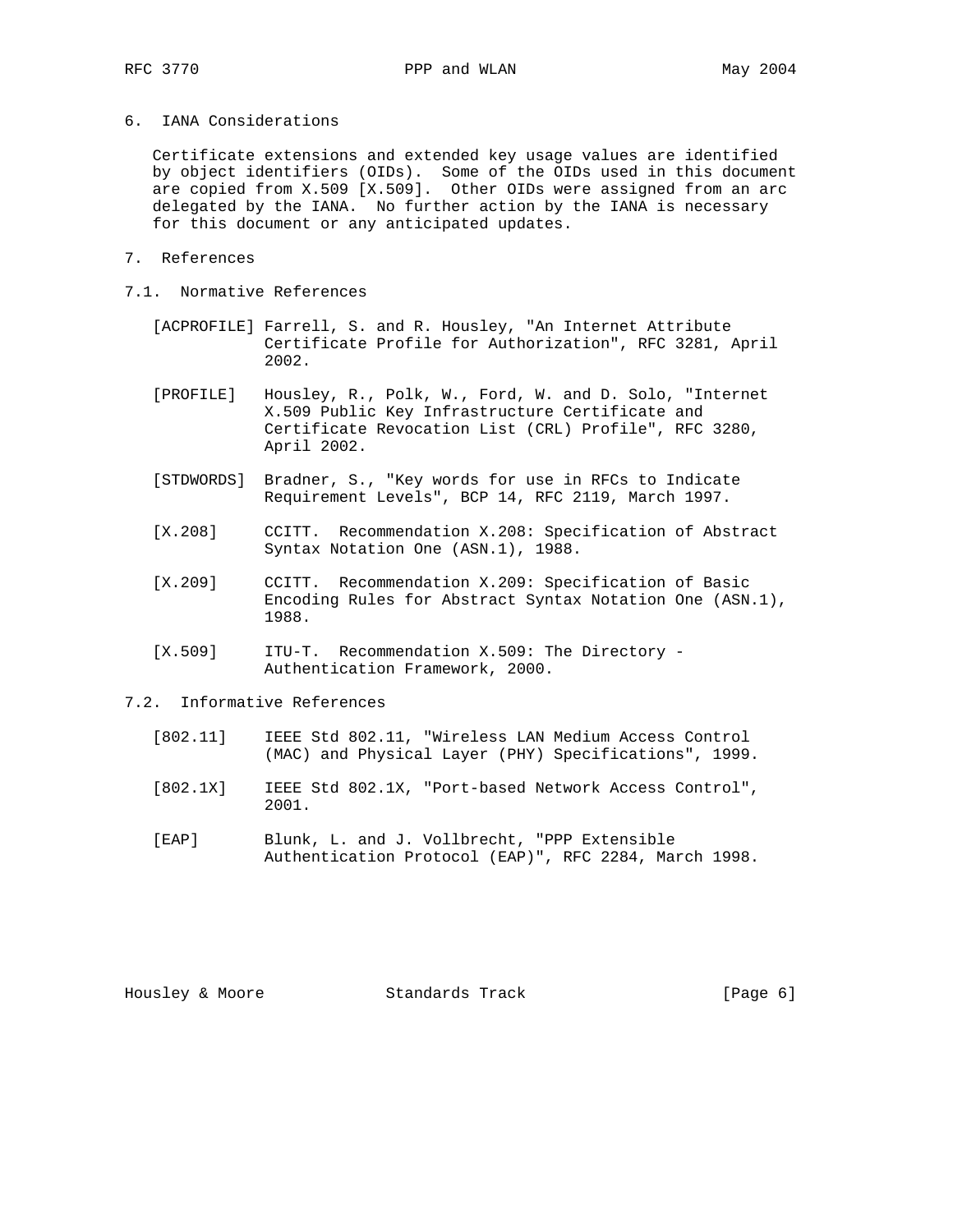[EAP-TLS] Aboba, B. and D. Simon, "PPP EAP TLS Authentication Protocol", RFC 2716, October 1999. [PPP] Simpson, W., Ed., "The Point-to-Point Protocol (PPP)", STD 51, RFC 1661, July 1994. [RADIUS1] Rigney, C., Willens, S., Rubens, A. and W. Simpson, "Remote Authentication Dial In User Service (RADIUS)", RFC 2865, June 2000. [RADIUS2] Congdon, P., Aboba, B., Smith, A., Zorn, G. and J. Roese, "IEEE 802.1X Remote Authentication Dial In User Service (RADIUS) Usage Guidelines", RFC 3580, September 2003. 8. ASN.1 Module WLANCertExtn  $\{ iso(1) *identified-organization(3)  $dod(6) *internet(1)*$*$  security(5) mechanisms(5) pkix(7) id-mod(0) id-mod-wlan-extns(24) } DEFINITIONS IMPLICIT TAGS ::= BEGIN -- OID Arcs id-pe OBJECT IDENTIFIER ::=  $\{ iso(1) *identified-organization(3)  $dod(6) *internet(1)*$*$ security(5) mechanisms(5)  $pkix(7) 1$ } id-kp OBJECT IDENTIFIER ::=  $\{ \text{iso}(1) \text{ identified-organization}(3) \text{ dod}(6) \text{ internet}(1) \}$  $security(5)$  mechanisms(5)  $pkix(7)$  3 } id-aca OBJECT IDENTIFIER ::=  $\{ iso(1) *identified-organization(3)  $dod(6) *internet(1)*$*$  $security(5)$  mechanisms(5)  $pkix(7)$  10 } -- Extended Key Usage Values  $id$ -kp-eapOverPPP OBJECT IDENTIFIER ::= {  $id$ -kp 13 }

id-kp-eapOverLAN OBJECT IDENTIFIER ::= { id-kp 14 }

Housley & Moore 6 (Page 7) Standards Track (Page 7)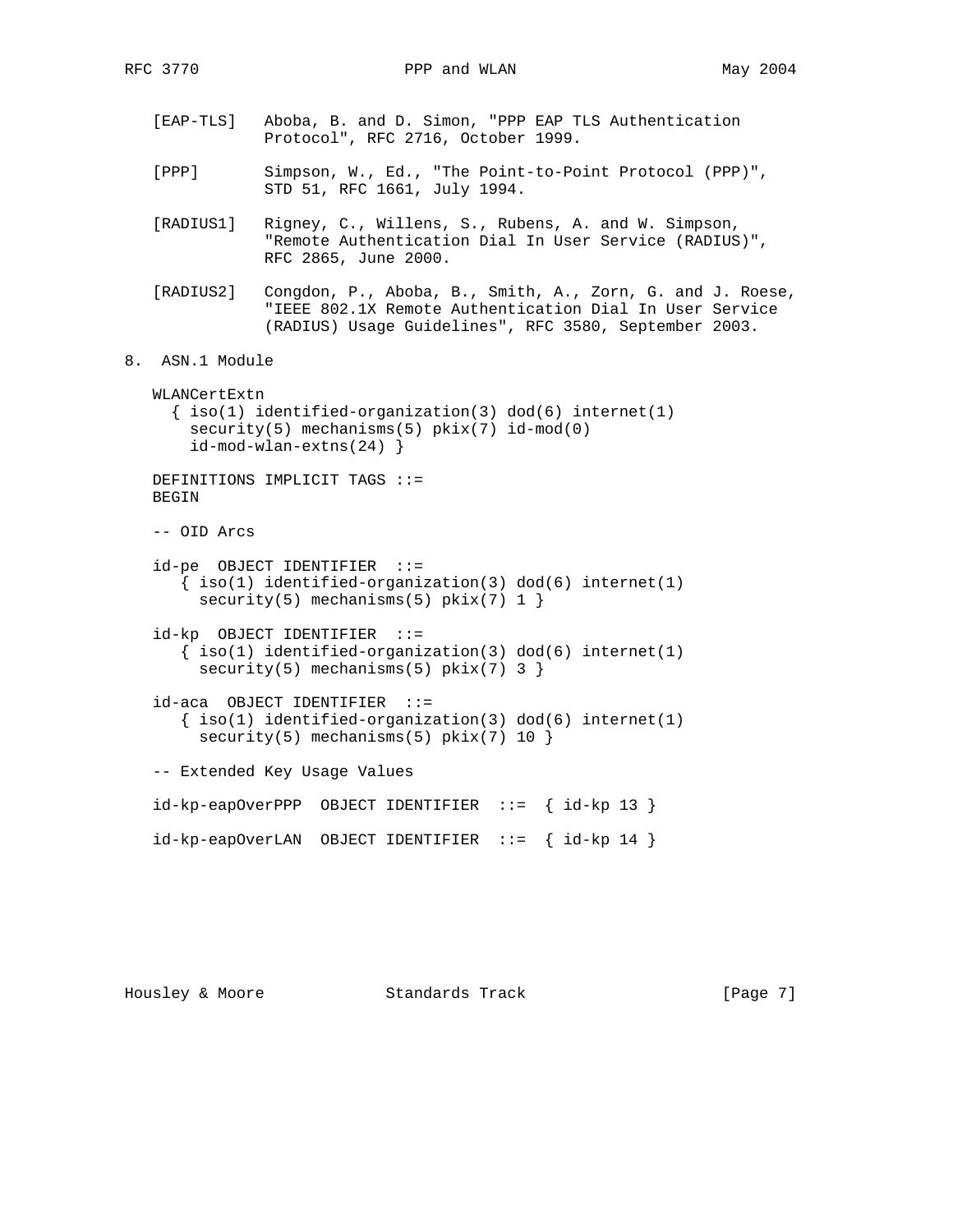-- Wireless LAN SSID Extension id-pe-wlanSSID OBJECT IDENTIFIER ::= { id-pe 13 } SSIDList ::= SEQUENCE SIZE (1..MAX) OF SSID SSID ::= OCTET STRING (SIZE (1..32)) -- Wireless LAN SSID Attribute Certificate Attribute -- Uses same syntax as the certificate extension: SSIDList  $id$ -aca-wlanSSID OBJECT IDENTIFIER  $::=$  {  $id$ -aca 6 } END 9. Author's Address Russell Housley Vigil Security, LLC 918 Spring Knoll Drive Herndon, VA 20170 USA EMail: housley@vigilsec.com Tim Moore Microsoft Corporation One Microsoft Way Redmond, WA 98052 USA

EMail: timmoore@microsoft.com

Housley & Moore Standards Track [Page 8]